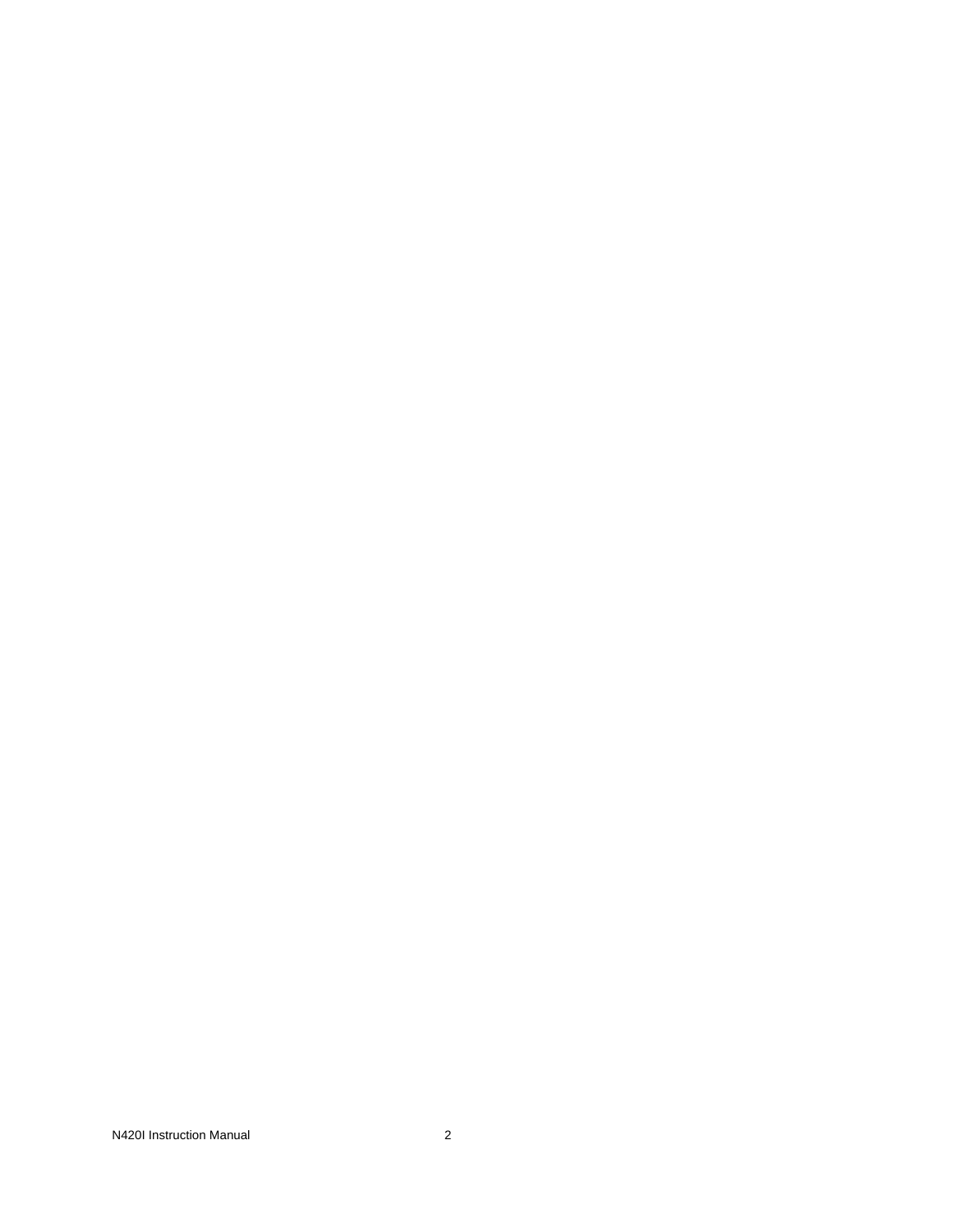## Lakewood Instruments

We thank you for your selection and purchase of a Lakewood Instruments product.

With proper care and maintenance, this device should give you many years of trouble-free service. Please take the time to read and understand this Installation and Operation Manual, paying special attention to the sections on **OPERATION** and **MAINTENANCE**.

If, in the future, any parts or repairs are required, we strongly recommend that only original replacement parts be used. Our Customer Service Department is happy to assist you with your parts or service requests.

- **2** Lakewood Instruments Customer Service and Technical Support **Departments can be reached by calling (800) 228-0839 or faxing (414) 355-3508, Monday through Friday, 7:30 a.m. - 5:00 p.m. CST.**
- **Mail should be sent to:**

**Lakewood Instruments 7838 North Faulkner Road Milwaukee, WI 53224 USA**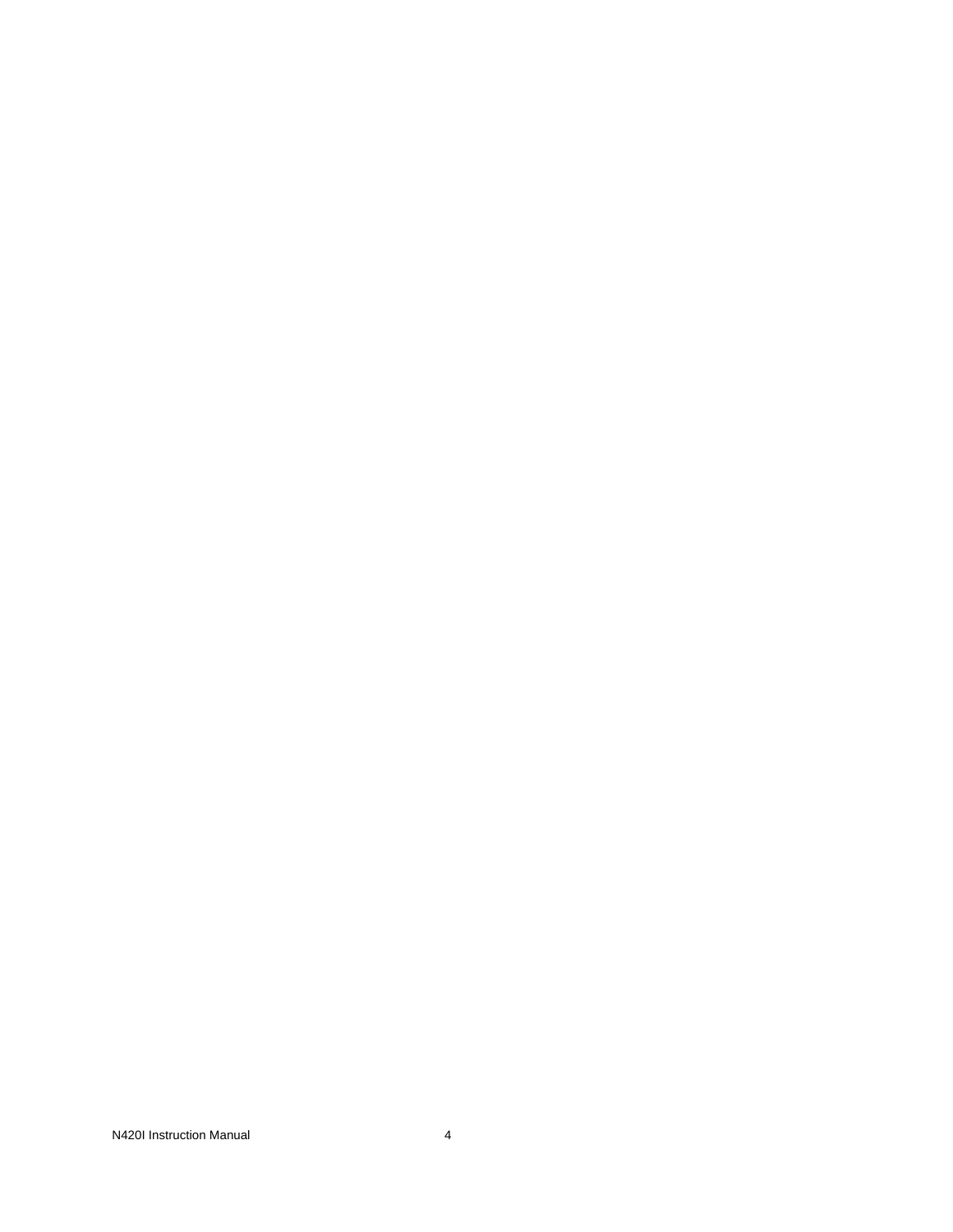## **4-20 MA INPUT NODE (N420I)**

## **Table of Contents**

| <b>INTRODUCTION</b>                      | 7  |
|------------------------------------------|----|
| Introduction                             | 7  |
| Specifications                           | 8  |
| <b>INSTALLATION</b>                      | 9  |
| Checking                                 | 9  |
| Connections                              | 9  |
| Service Light                            | 9  |
| Operation with 2000 Series Controllers   | 10 |
| <b>CONFIGURATION</b>                     | 12 |
| <b>Configuration of Node</b>             | 12 |
| Configuration of Node with Relays        | 17 |
| <b>MAINTENANCE AND TECHNICAL SERVICE</b> | 19 |
| <b>Technical Service</b>                 | 19 |
| Service Guide                            | 19 |
| Troubleshooting                          | 20 |
| <b>DRAWINGS</b>                          | 21 |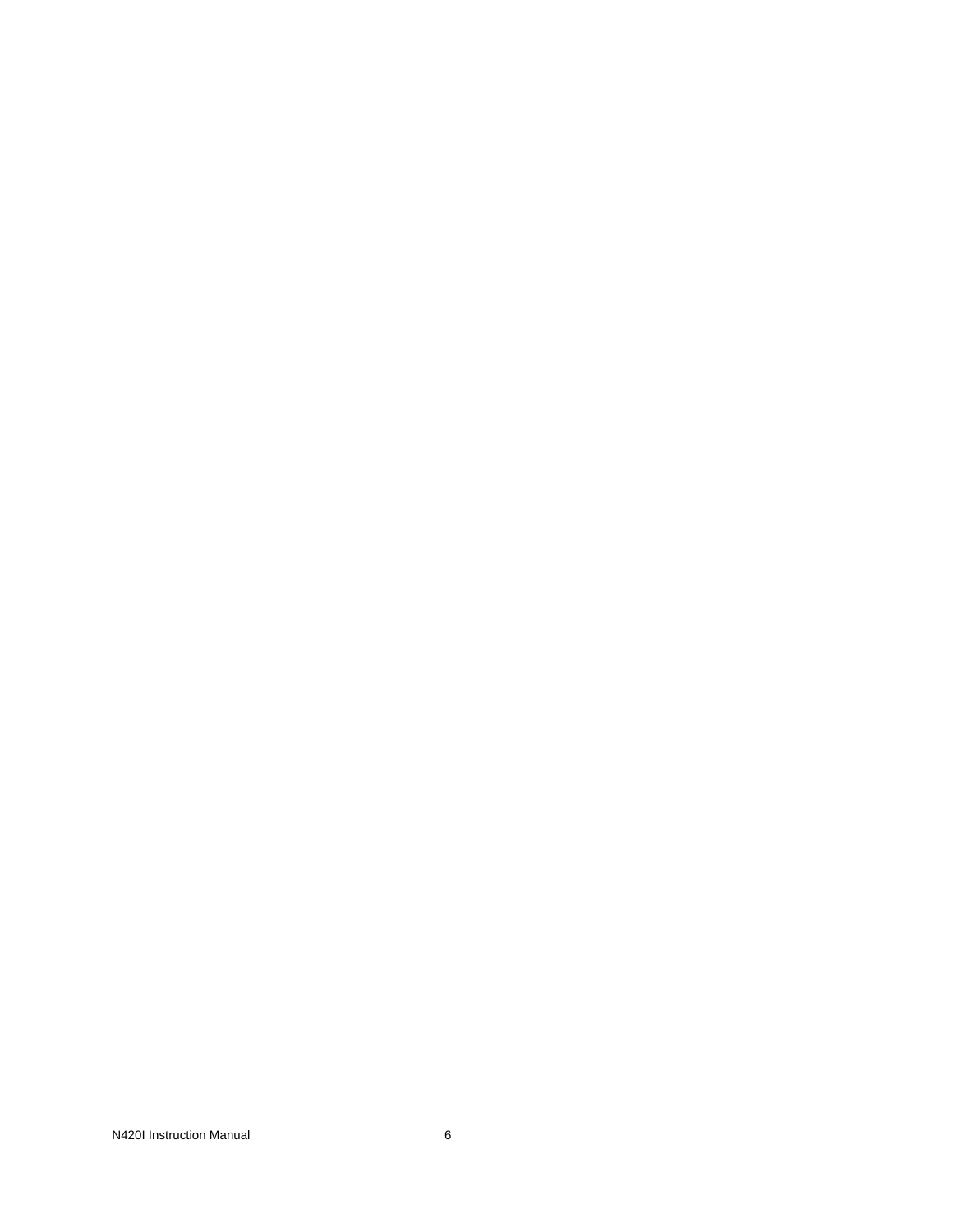## **INTRODUCTION**

#### **N420I**

The Model N420I Node is a LONWORKS<sup>®-</sup>compatible node that uses twisted pair communications. It accepts four 4-20 mA inputs which can be tied into most 2000 series controllers. Up to two N420I nodes may be installed on the 2000 series controller for a total of eight 4-20 mA inputs.

NOTE: To use the N420I with a 2000 series controller it must have the NIN option and contain Rel 98 Firmware. All controllers shipped after 1 June 98 will have Rel 98 firmware.

#### **Relay configuration and datalogging**

After a N420I is installed, not only will you be able to view external 4-20 mA inputs you will also be available to datalog information and control relays based on the external device.

LONWORKS is a registered trademark of Echelon Corporation.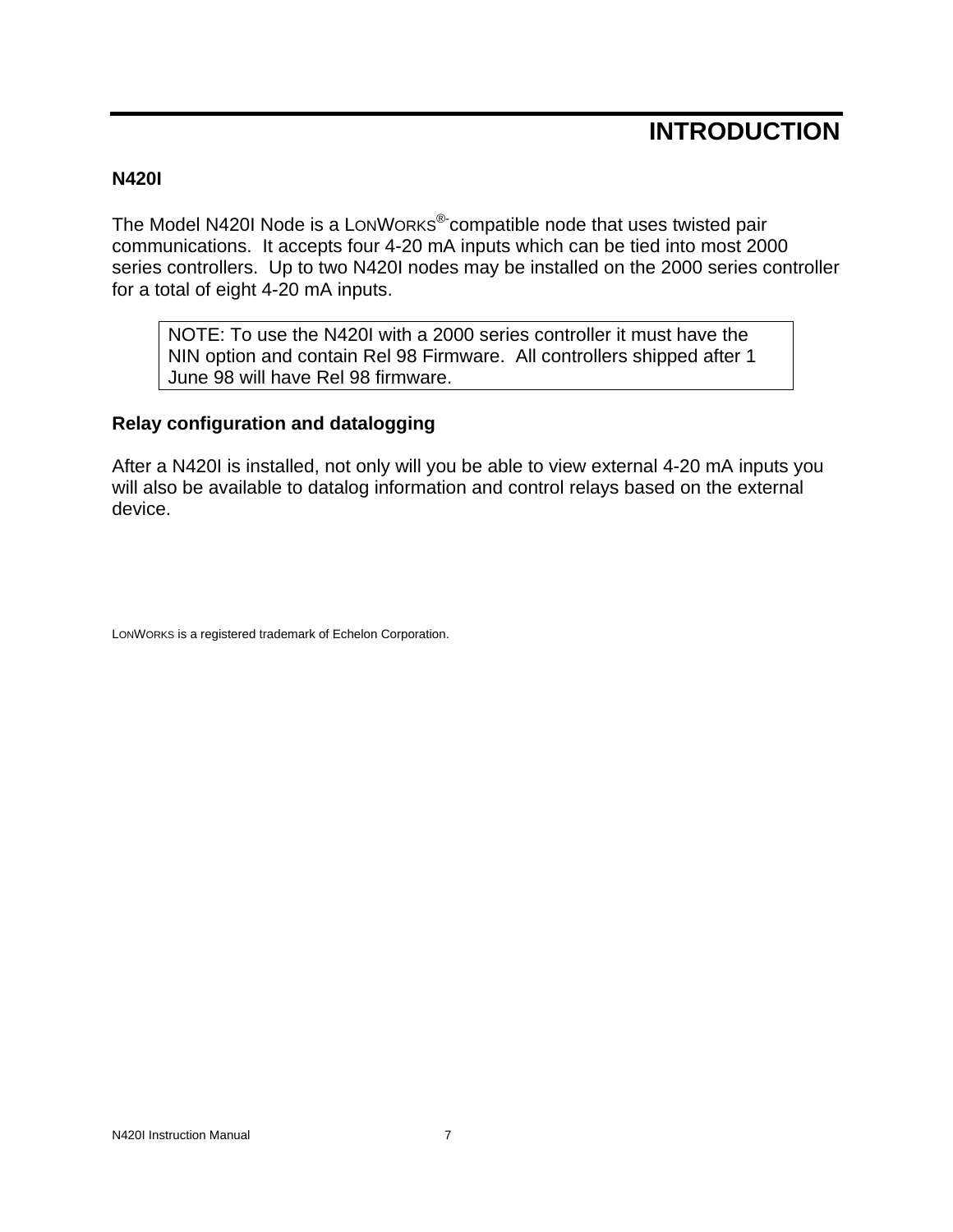### **Specifications**

| Inputs                     | Four 4-20 mA inputs, external loop power required |
|----------------------------|---------------------------------------------------|
| Network wiring<br>distance | 400 meters from furthest node                     |
| Power                      | <b>24 VDC</b>                                     |



well as 24 VDC.

Connection to NIN and other nodes as Indicates node Installs node on network. status.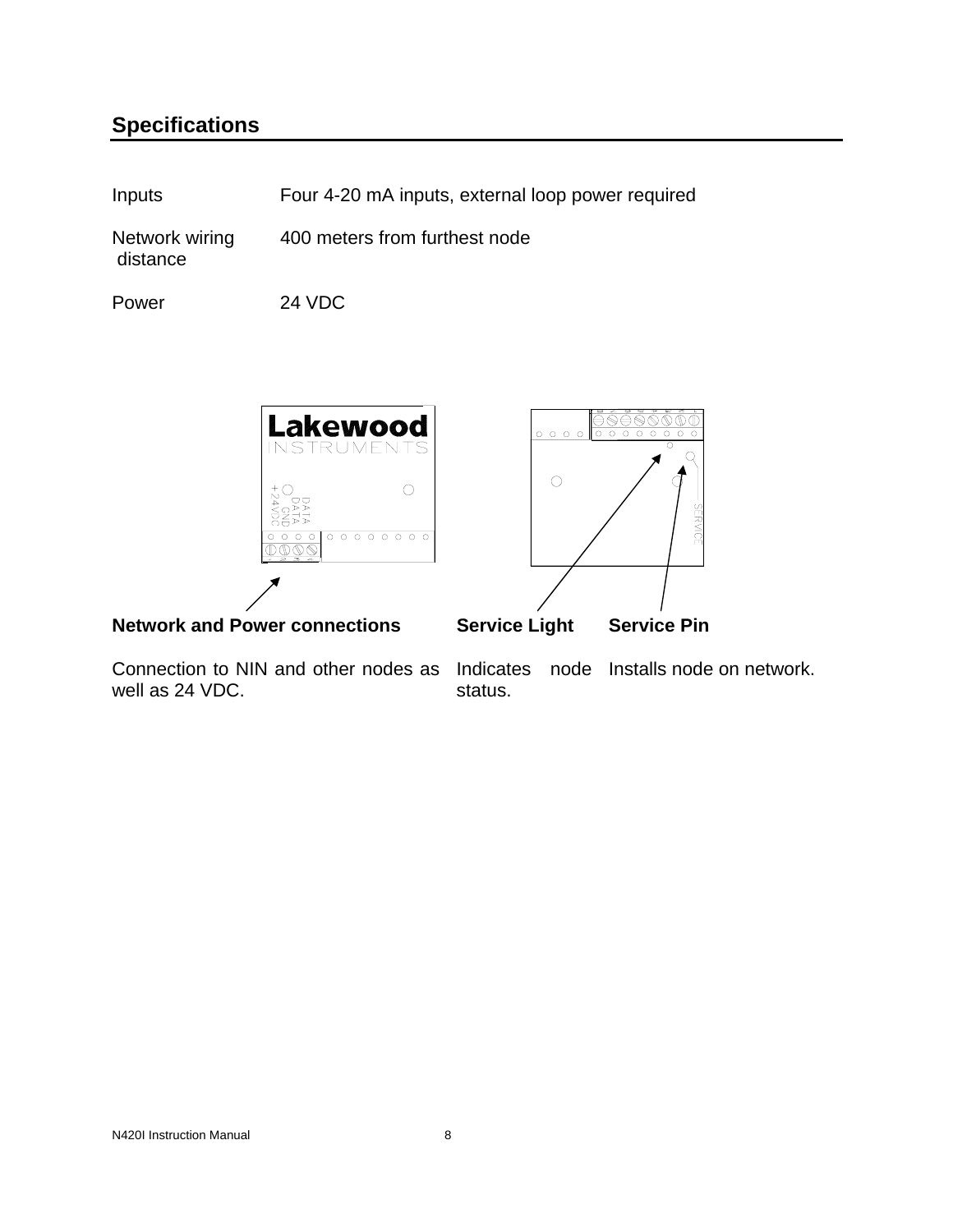## **INSTALLATION**

#### **Checking**

Inspect the shipping carton for obvious external damage. Note on the carrier's bill-of-lading the extent of the damage, if any, and notify the carrier. Save the shipping carton until your Node is started up.

**If shipping damage has occurred, call the Lakewood Instruments Customer Service Department at (800) 228-0839 and return the controller to the factory in the original carton.** 

#### **Connections**

The NIN option is required on the 2000 series controller for the N420I to operate. The NIN option provides power and two way communications to the N420I. Refer to the drawings in the back of this manual for wiring details.

#### **Service Light**

The service light is used for installation of the node and for troubleshooting. Below is a chart of what the service light might indicate during operation.



| <b>Behavior</b> | <b>Description</b>       | <b>Resolution</b>   |
|-----------------|--------------------------|---------------------|
|                 | <b>Bad Node</b>          | Replace Node        |
|                 | Node is unconfigured,    | <b>Install Node</b> |
| 3               | Node is running normally | none                |
| 3               | Node does not have power | Check power supply  |

Light will also be on while the service button is pressed.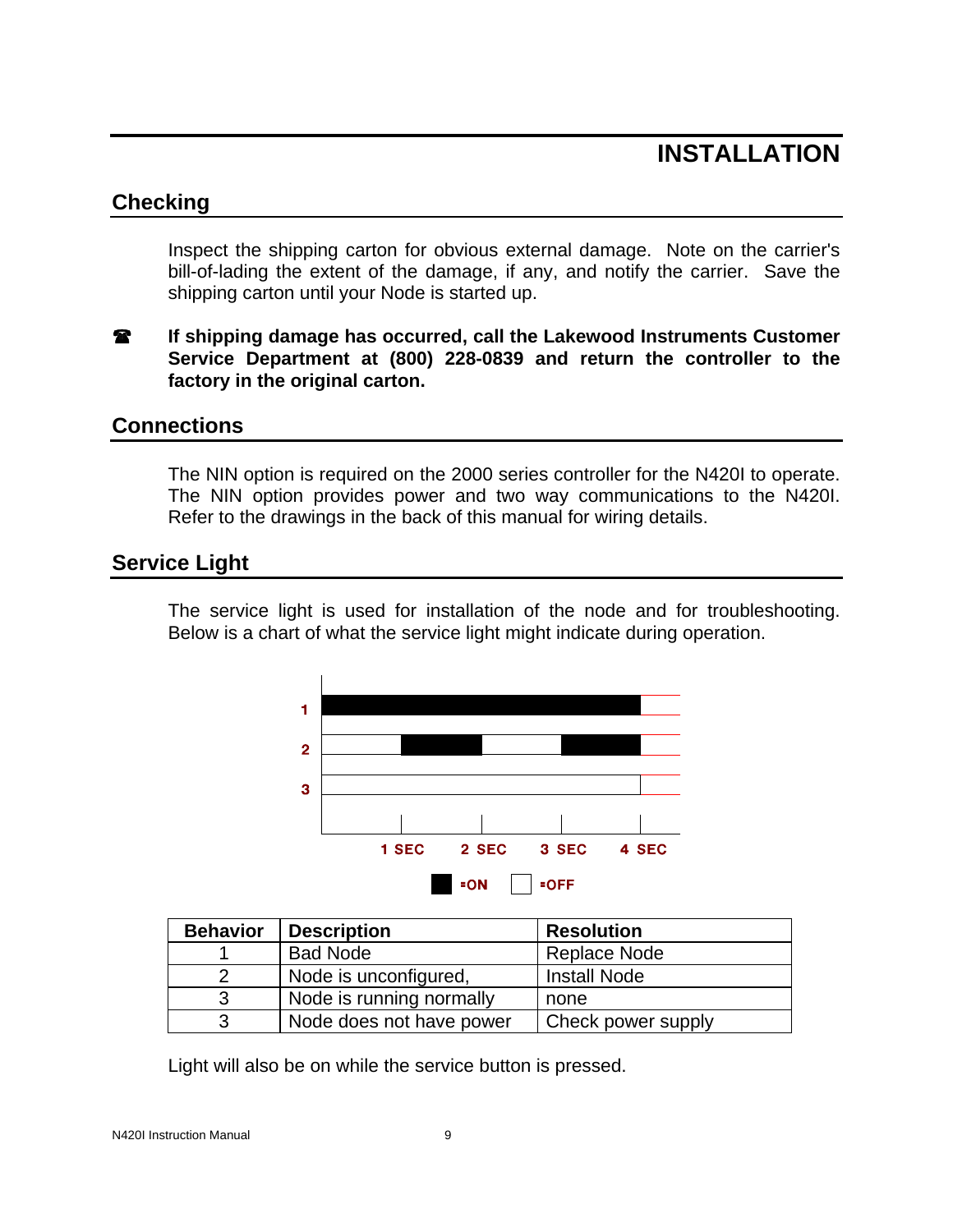#### **Operation with 2000 Series Controllers**

Before it can be used, the N420I must be installed into the software of the controller.

Under the **Main Menu**,

| MAIN MENU             |
|-----------------------|
|                       |
| 3 FEED SCHEDULE       |
| 4 ALARMS              |
| 5 WATER METERS        |
| 6 4-20 MA OUTPUTS     |
| <b>7 SYSTEM SETUP</b> |
| 8 CLOCK               |

highlight **SYSTEM SETUP**, then press **ENT**. You should see the following screen:

| <b>SYSTEM SETUP</b>        |
|----------------------------|
|                            |
| 1 PROCESS PARAMETERS       |
| 2 INITIALIZATION           |
| <b>3 DIGITAL INPUTS</b>    |
| <b>4 FIRMWARE VERSIONS</b> |
| 5 SECURITY                 |
| 6 DIAGNOSTICS              |
| 7 COMMUNICATIONS           |
| <b>8 NODE INSTALLATION</b> |

Highlight **NODE INSTALLATION**, then press **ENT**. You should see the following screen:

| NODE INSTALLATION    |
|----------------------|
|                      |
| 1 INSTALL A NEW NODE |
| 2 DE-INSTALL A NODE  |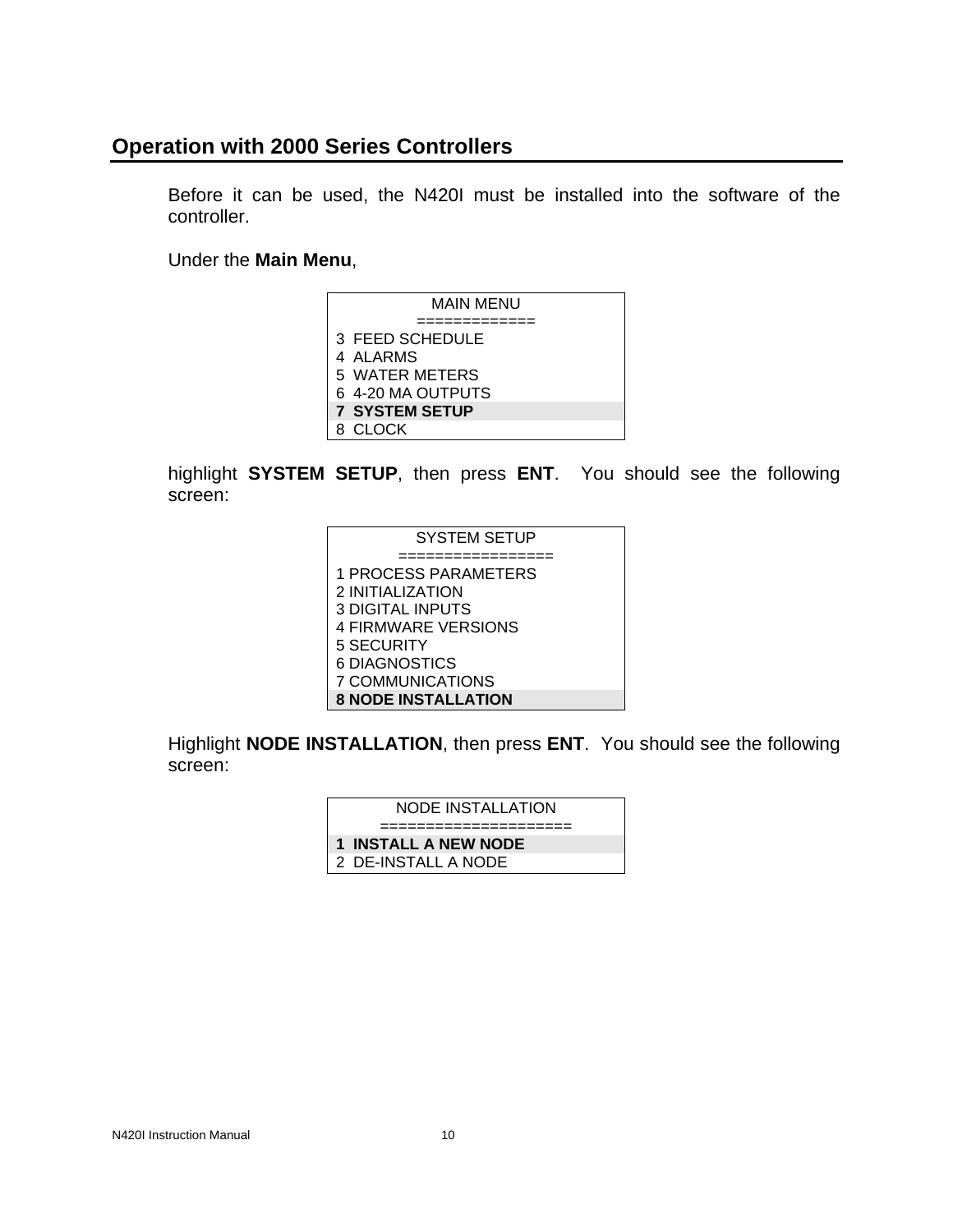Highlight **INSTALL A NEW NODE**, then press **ENT**. You should see the following screen:

| <b>INSTALL A NEW NODE</b> |
|---------------------------|
|                           |
| 1 RELAYS 5-8              |
| 2 RELAYS 9-12             |
| 3 MAKEUP COND             |
| 4 REMOTE SENSOR           |
| 5 REMOTE SENSOR           |
| 6 REMOTE SENSOR           |
| <b>7 REMOTE SENSOR</b>    |
| 8 ANOLOG INPUTS (4)       |
| 9 ANOLOG INPUTS (4)       |
| 10 DIGITAL INPUTS (4)     |
| 11 DIGITAL INPUTS (4)     |
|                           |

Select which node to install.

#### **NOTE: YOU MUST ASSIGN YOUR N420I TO ANOLOG INPUTS (4).**

The following screen should appear:

PRESS SERVICE PIN

PRESS ANY KEY

Momentarily press the Service Pin on the node to be installed. The Service Light should turn on while the Service Pin is pressed. After the Service pin is released press any key on the key pad and the node will be installed.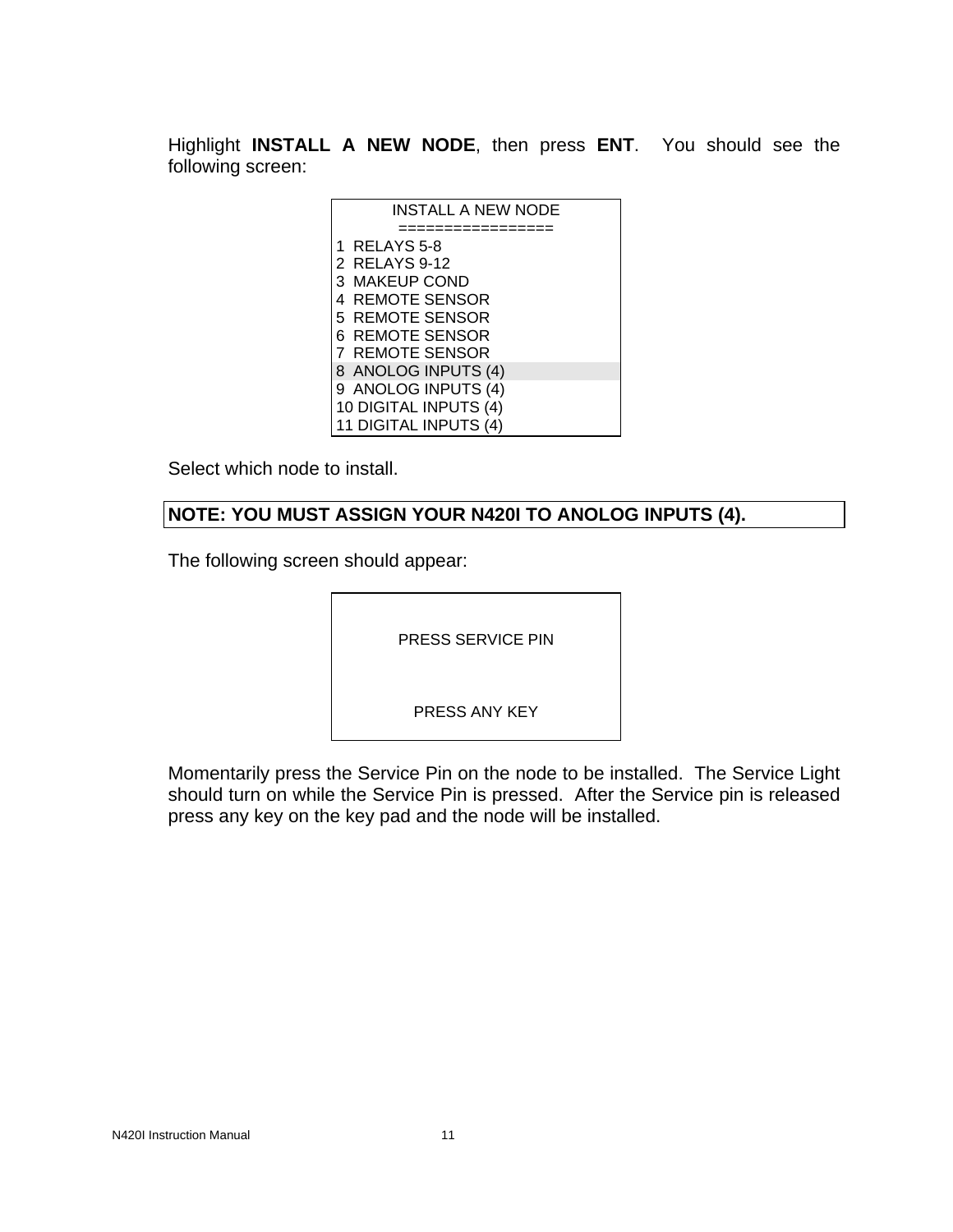## **CONFIGURATION**

#### **Configuration of Node**

For the N420I to work properly with different sensors it must be configured properly.

Under the **Main Menu**,

| MAIN MENU             |
|-----------------------|
|                       |
| 3 BIO SCHEDULE        |
| 4 ALARMS              |
| 5 WATER METERS        |
| 6 4-20 MA OUTPUTS     |
| <b>7 SYSTEM SETUP</b> |
| 8. CI OCK             |

highlight **SYSTEM SETUP**, then press **ENT**. You should see the following screen:

| <b>SYSTEM SETUP</b>         |  |
|-----------------------------|--|
|                             |  |
| <b>1 PROCESS PARAMETERS</b> |  |
| 2 INITIALIZATION            |  |
| 3 DIGITAL INPUTS            |  |
| <b>4 FIRMWARE VERSIONS</b>  |  |
| 5 SECURITY                  |  |
| 6 DIAGNOSTICS               |  |
| 7 COMMUNICATIONS            |  |
| <b>8 NODE INSTALLATION</b>  |  |

Highlight **PROCESS PARAMETERS**, then press **ENT**. You should see the following screen:

|        | <b>WHICH PROCESS</b> |
|--------|----------------------|
|        |                      |
| 1 COND |                      |
| 2 INP1 |                      |
| 3 INP2 |                      |
| 4 INP3 |                      |
| 5 INP4 |                      |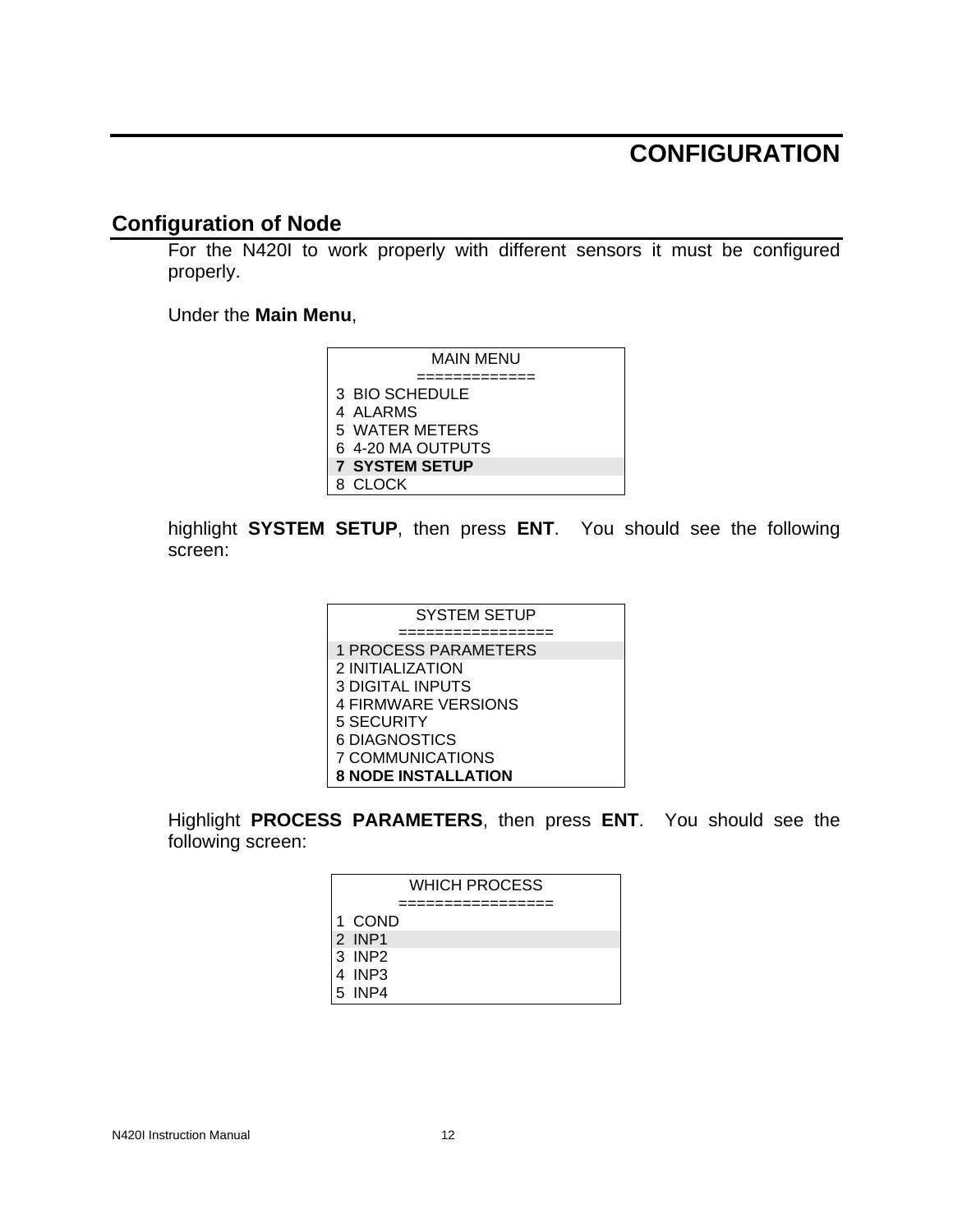Select which node to set up. pH and COND are not nodes. Highlight the appropriate node and press **ENT**. You should see the following screen:

| INP <sub>1</sub>    |
|---------------------|
|                     |
| 1 DISPLAY AS        |
| 2 SET 4-20 MA RANGE |
| 3 CALIBRATE 4-20 MA |
| 4 CHANGE MY NAME    |
|                     |
|                     |

Select DISPLAY AS… and press **ENT**. You should see the following screen:



At this point you may configure the node to the scale required for your 4-20 mA input. Here is a list of symbols for configuring the 4-20 mA input.

| Range | <b>Symbols</b>                      | <b>Symbols</b> |
|-------|-------------------------------------|----------------|
| 99999 | m/y                                 | mA             |
| 9.999 | uA                                  | gal            |
| 99.99 | рH                                  |                |
| 999.9 | $\mu S$                             | $\circ$ F      |
|       | ppm                                 | psi            |
|       | mV                                  | ppb            |
|       | $M\Omega$                           | Ω              |
|       | $\rm ^{\circ}C$                     | gpm            |
|       | $\overline{\mathsf{M}^3\mathsf{H}}$ | Ipm            |
|       | $\%$                                | NTU            |

To make changes use ↑ or ↓, then press **ENT**.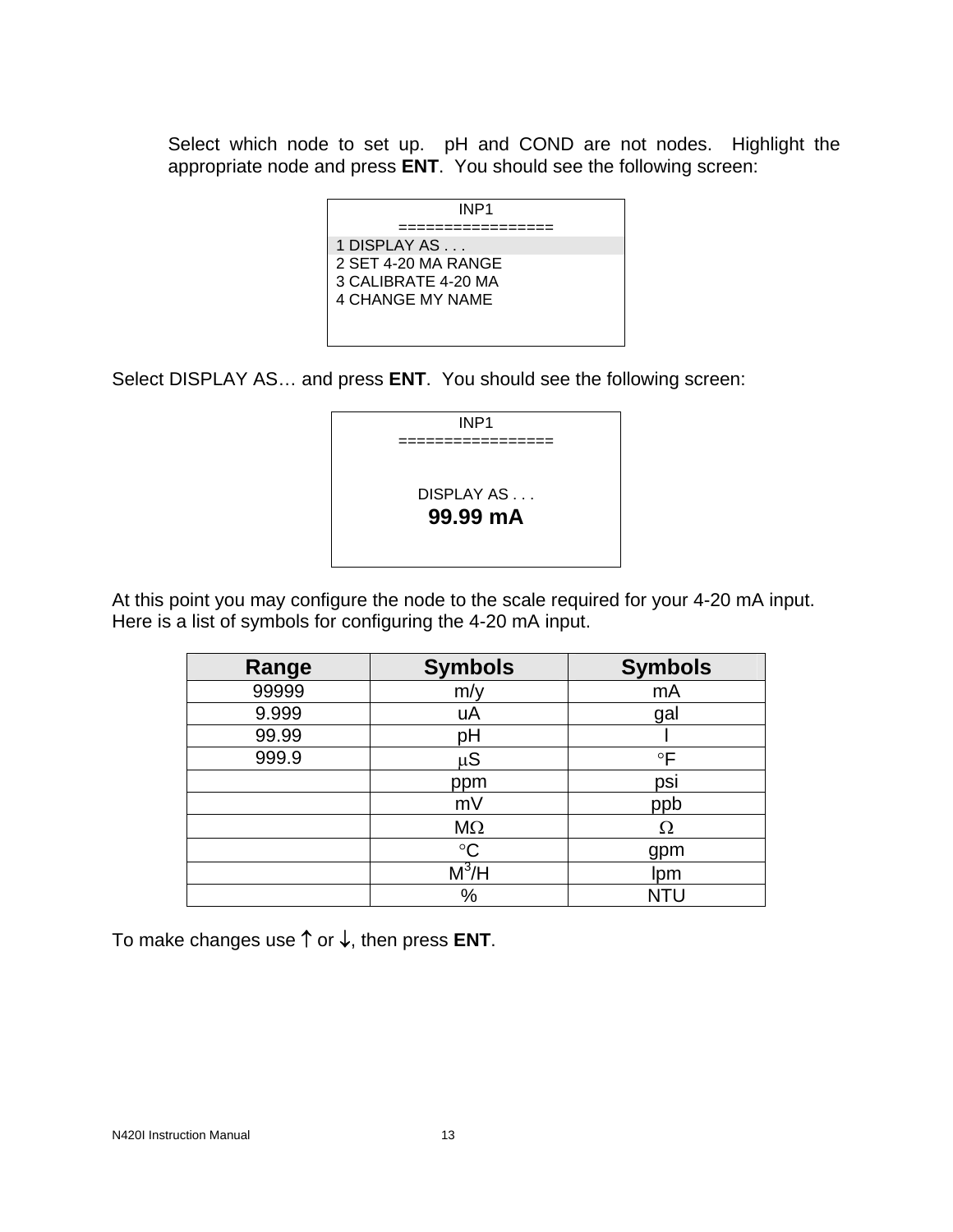| INP <sub>1</sub>        |
|-------------------------|
|                         |
| 1 DISPLAY AS            |
| 2 SET 4-20 MA RANGE     |
| 3 CALIBRATE 4-20 MA     |
| <b>4 CHANGE MY NAME</b> |
|                         |
|                         |

To accurately read and display the information from the external 4-20 mA input device we will need to scale the input of the node to match the scale of the external device. To do this select SET 4-20 MA RANGE then press **ENT**. You should see the following screen:



At this point you may configure the node to the scale required for your 4-20 mA input. Enter in the proper values and then press **ENT**.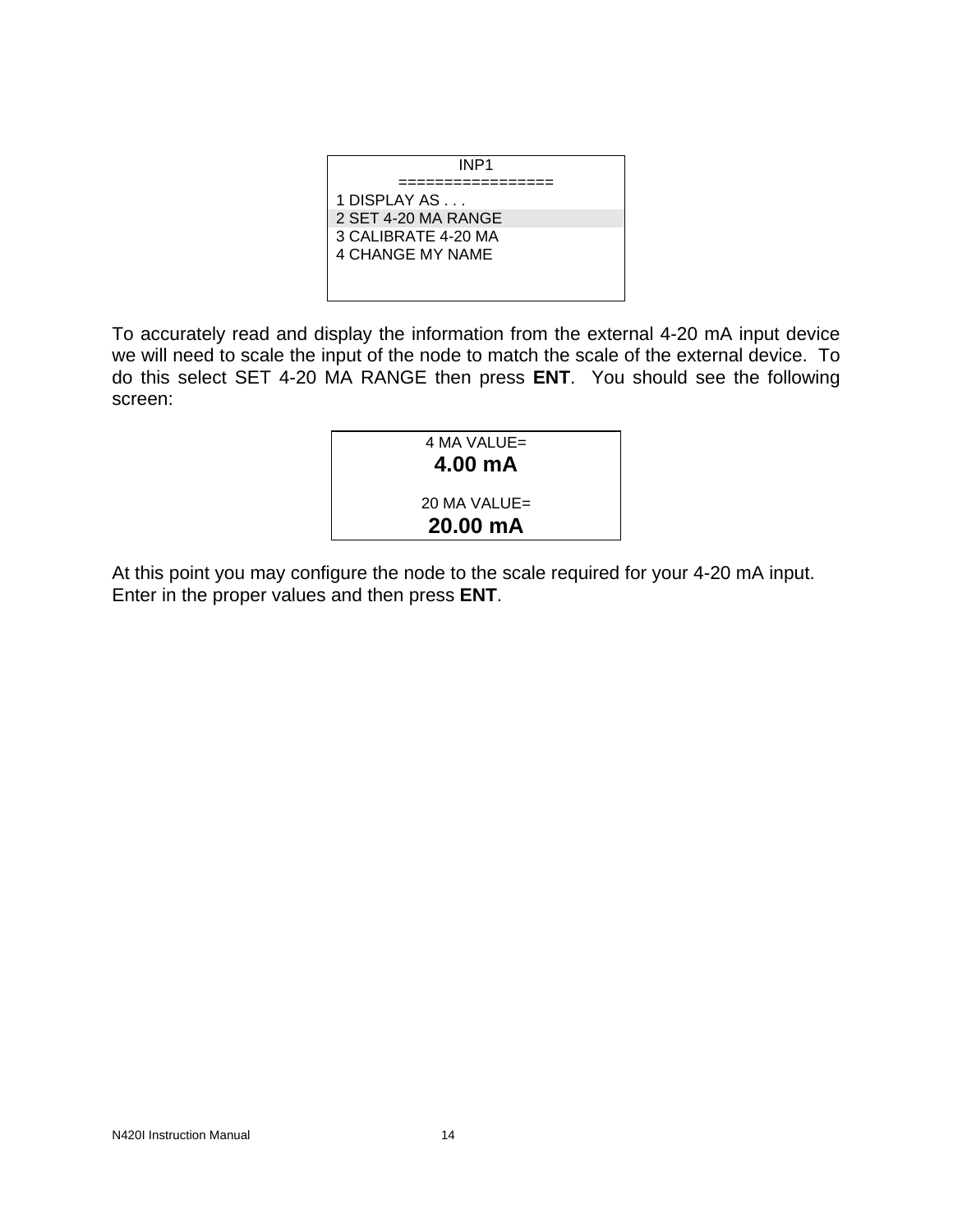| INP <sub>1</sub>        |
|-------------------------|
|                         |
| 1 DISPLAY AS            |
| 2 SET 4-20 MA RANGE     |
| 3 CALIBRATE 4-20 MA     |
| <b>4 CHANGE MY NAME</b> |
|                         |
|                         |

The default current output values of the 4-20 mA node are fairly close and are accurate in most applications. However it may be necessary to calibrate the 4-20 mA current output with a current meter. To do this select CALIBRATE 4-20 MA, then press **ENT**.



Simply connect a current meter inline with the 4-20 mA device, simulate 4 mA with the external device, then type in the value from the current meter into the 2000 series controller: Press **ENT** when value is entered.



Now you will be propted to simulate 20 mA with the external device, then type in the value from the current meter into the 2000 series controller: Press **ENT** when value is entered. Calibration complete.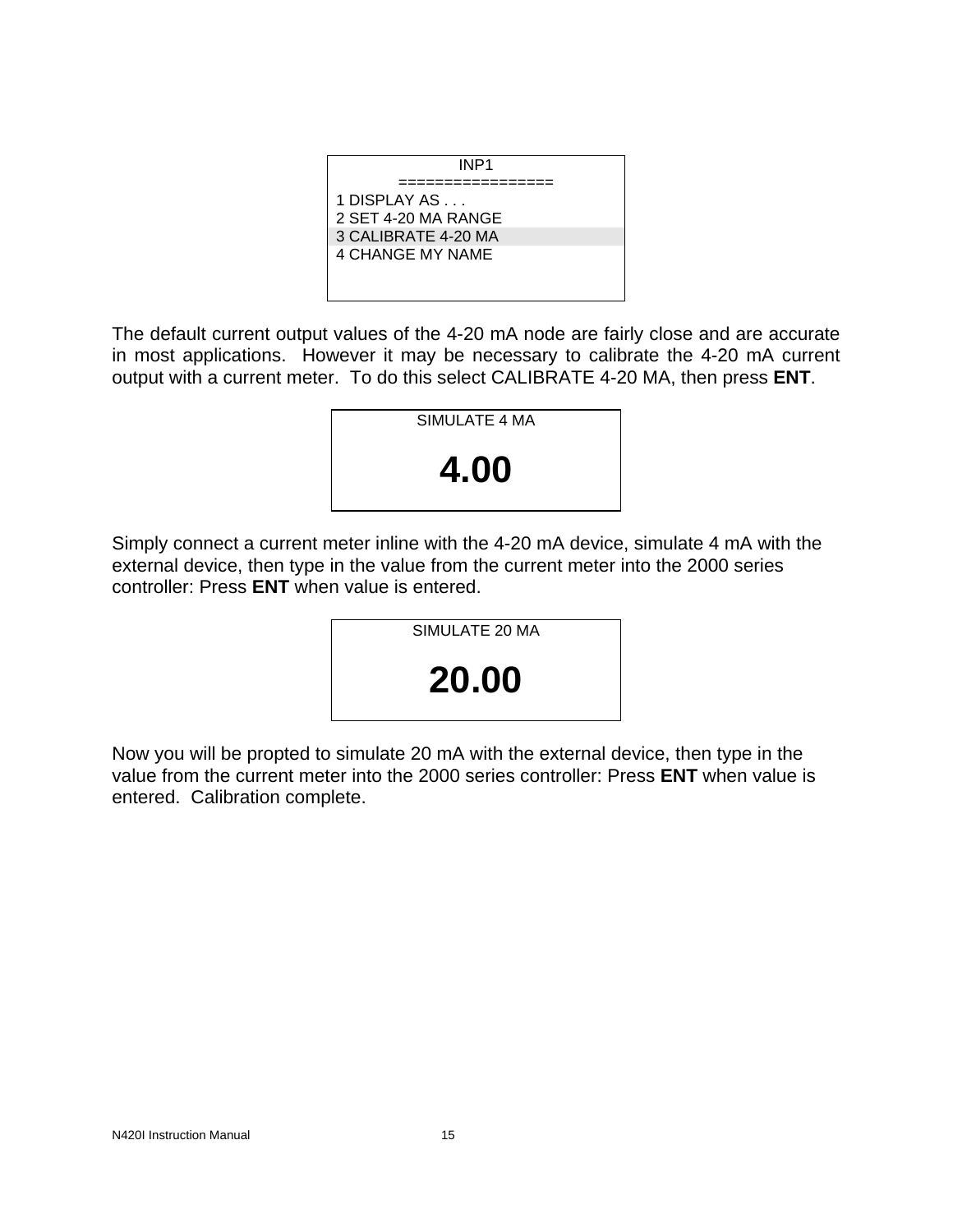

You may change the name of the input to be something other than INP1. To do this select CHANGE MY NAME then press **ENT**.

| $OLD NAME =$<br>INP1             |  |
|----------------------------------|--|
| $NEW NAME =$<br>INP <sub>1</sub> |  |

Use the ↑ or ↓ keys to change the character. Press **ENT** to go to the next character.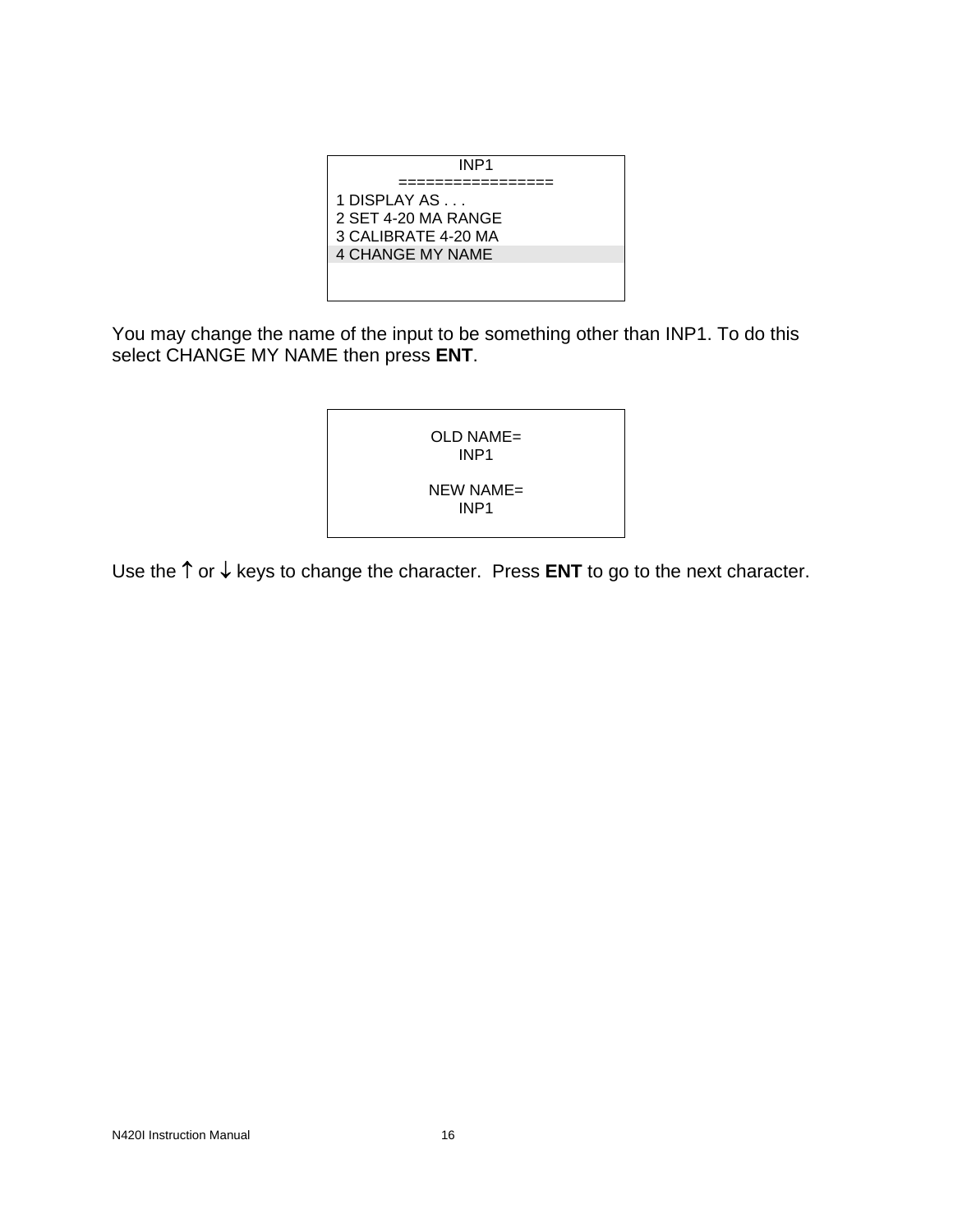#### **Configuration of Node with Relays**

The N420I can be used to control relays in the 2000 series controller or the NRLY node.

#### Under the **Main Menu**,

| MAIN MENU             |
|-----------------------|
|                       |
| 1 PROCESS             |
| 2 RELAYS              |
| 3 BIO SCHEDULE        |
| 4 ALARMS              |
| 5 WATER METERS        |
| 6 4-20 MA OUTPUTS     |
| <b>7 SYSTEM SETUP</b> |
| <b>CLOCK</b>          |

highlight **RELAYS**, then press **ENT**. You should see the following screen:

| <b>WHICH RELAY?</b> |  |  |  |  |  |  |  |
|---------------------|--|--|--|--|--|--|--|
|                     |  |  |  |  |  |  |  |
| 1 BLOW              |  |  |  |  |  |  |  |
| 2 RLY2              |  |  |  |  |  |  |  |
| 3 RLY3              |  |  |  |  |  |  |  |
| 4 RLY4              |  |  |  |  |  |  |  |

Highlight the appropriate relay , then press **ENT**. You should see the following screen:

| RLY2                      |
|---------------------------|
|                           |
|                           |
| 1 DISABLE                 |
| 2 SETPOINT                |
| 3 WATER METER             |
| <b>4 PERCENT BLOWDOWN</b> |
| 5 PERCENT OF TIME         |
| <b>6 FEED SCHEDULE</b>    |

Highlight **SETPOINT** , then press **ENT**. You should see the following screen: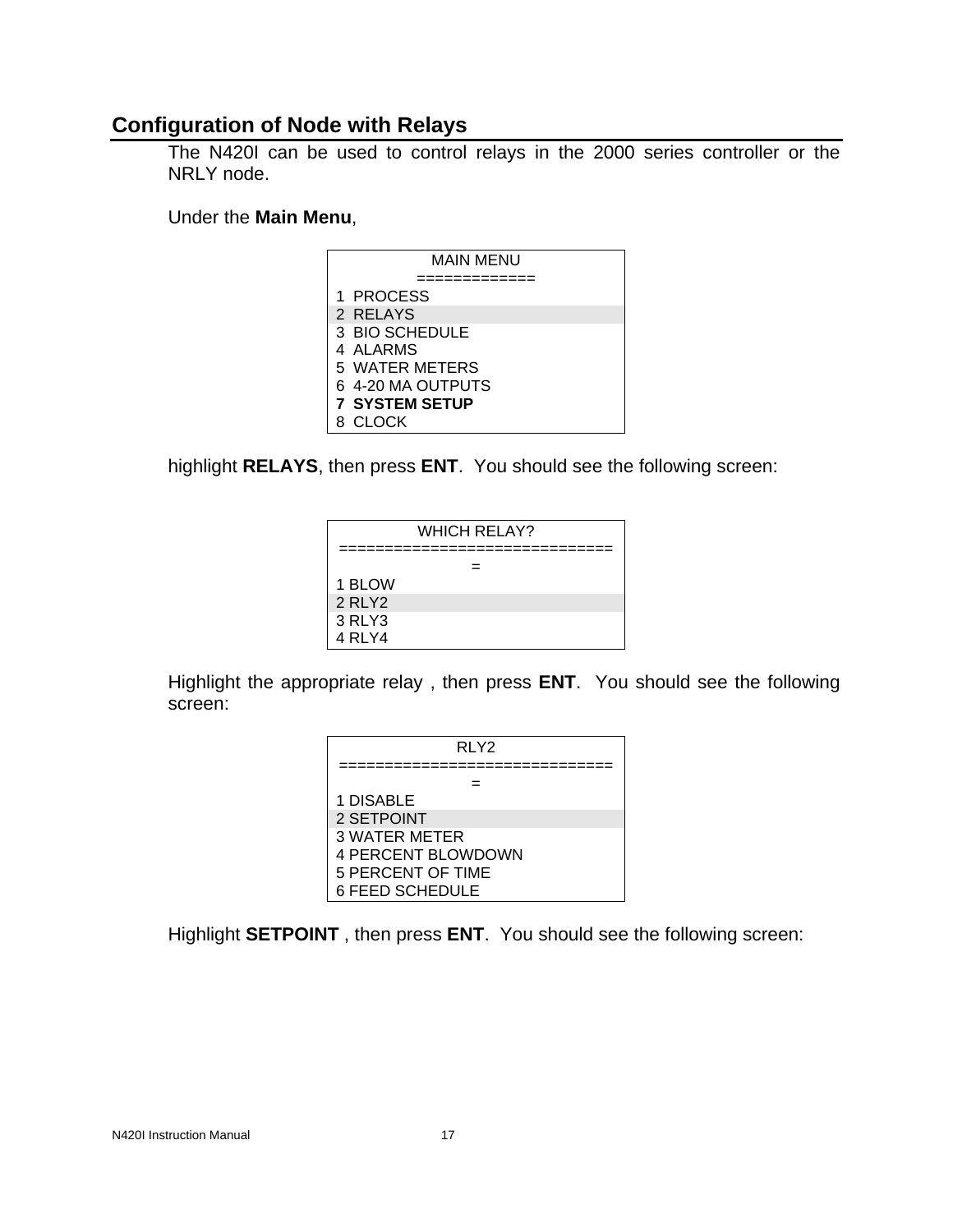| WHICH PROCESS |        |  |  |  |  |  |  |
|---------------|--------|--|--|--|--|--|--|
|               |        |  |  |  |  |  |  |
|               | 1 COND |  |  |  |  |  |  |
|               | 2 INP1 |  |  |  |  |  |  |
|               | 3 INP2 |  |  |  |  |  |  |
|               | 4 INP3 |  |  |  |  |  |  |
|               | 5 INP4 |  |  |  |  |  |  |

Highlight the appropriate Input , then press **ENT**. You should see the following screen:

| <b>SETPOINT</b>     |
|---------------------|
| 1 SETPOINT VALUES   |
| I2 WHEN TO ACTIVATE |
|                     |

Highlight **SETPOINT VALUES**, then press **ENT**. You should see the following screen:



Type in the appropriate setpoint and deadband for when the relay should be activated. Press **ENT** to save setpoint and deadband values.

| <b>SETPOINT</b>           |
|---------------------------|
|                           |
| 1 SETPOINT VALUES         |
| <b>2 WHEN TO ACTIVATE</b> |
|                           |

Highlight the appropriate **WHEN TO ACTIVATE** , then press **ENT**. You should see the following screen:

| WHEN TO ACTIVATE         |  |  |  |  |  |
|--------------------------|--|--|--|--|--|
|                          |  |  |  |  |  |
| 1 *ABOVE SETPOINT        |  |  |  |  |  |
| <b>12 BELOW SETPOINT</b> |  |  |  |  |  |

This screen configures the relay to turn on above or below the setpoint. Press **1** or **2** to make selection. **\*** indicates current selection.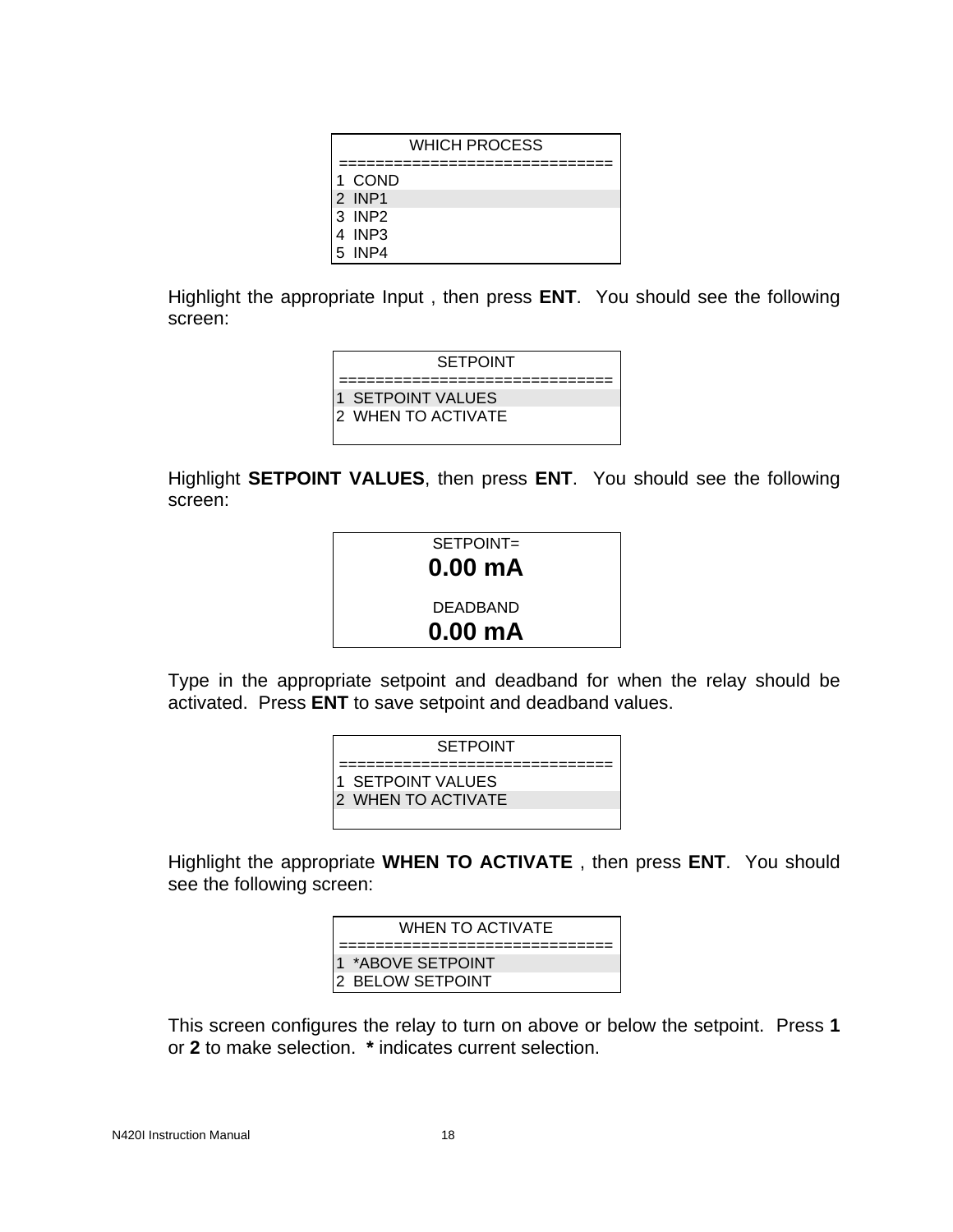### **Maintenance and Technical Service**

#### **Technical Service**

**Technical Support for Lakewood Instruments can be reached by calling (800) 228-0839 or faxing (414) 355-3508, Monday through Friday, 7:30 a.m. – 5.00 p.m. CST.** 

*NOTE: IF YOU CALL FOR TROUBLESHOOTING HELP, PLEASE HAVE THE MODEL NUMBER, SERIAL NUMBER, AND ANY OPTIONS PERTAINING TO YOUR UNIT AVAILABLE FOR REFERENCE.* 

#### **Mail and returns should be sent to:**

#### **Lakewood Instruments 7838 North Faulkner Road Milwaukee, WI 53224 USA**

When any merchandise is to be returned to the factory, please call and obtain a Return Goods Authorization (RGA) number and have the following information available:

- Customer's name, address, telephone and fax numbers (shipping and billing).
- A hard copy purchase order number for cases where repairs or parts are required that are not under warranty.
- A contact person's name and telephone number to call if the equipment is beyond repair or to discuss any other warranty matter.
- Equipment model and serial numbers.
- Reason for return, e.g., repair, warranty, incorrect part, etc.

We will then fax to your attention an RGA form that must accompany the returned item.

*NOTE: THE RGA NUMBER MUST BE CLEARLY WRITTEN ON THE OUTSIDE OF THE PACKAGE(S) BEING RETURNED.* 

## *ANY ITEMS SENT BACK TO THE FACTORY WITHOUT AN RGA NUMBER WILL BE REFUSED AND RETURNED TO SENDER*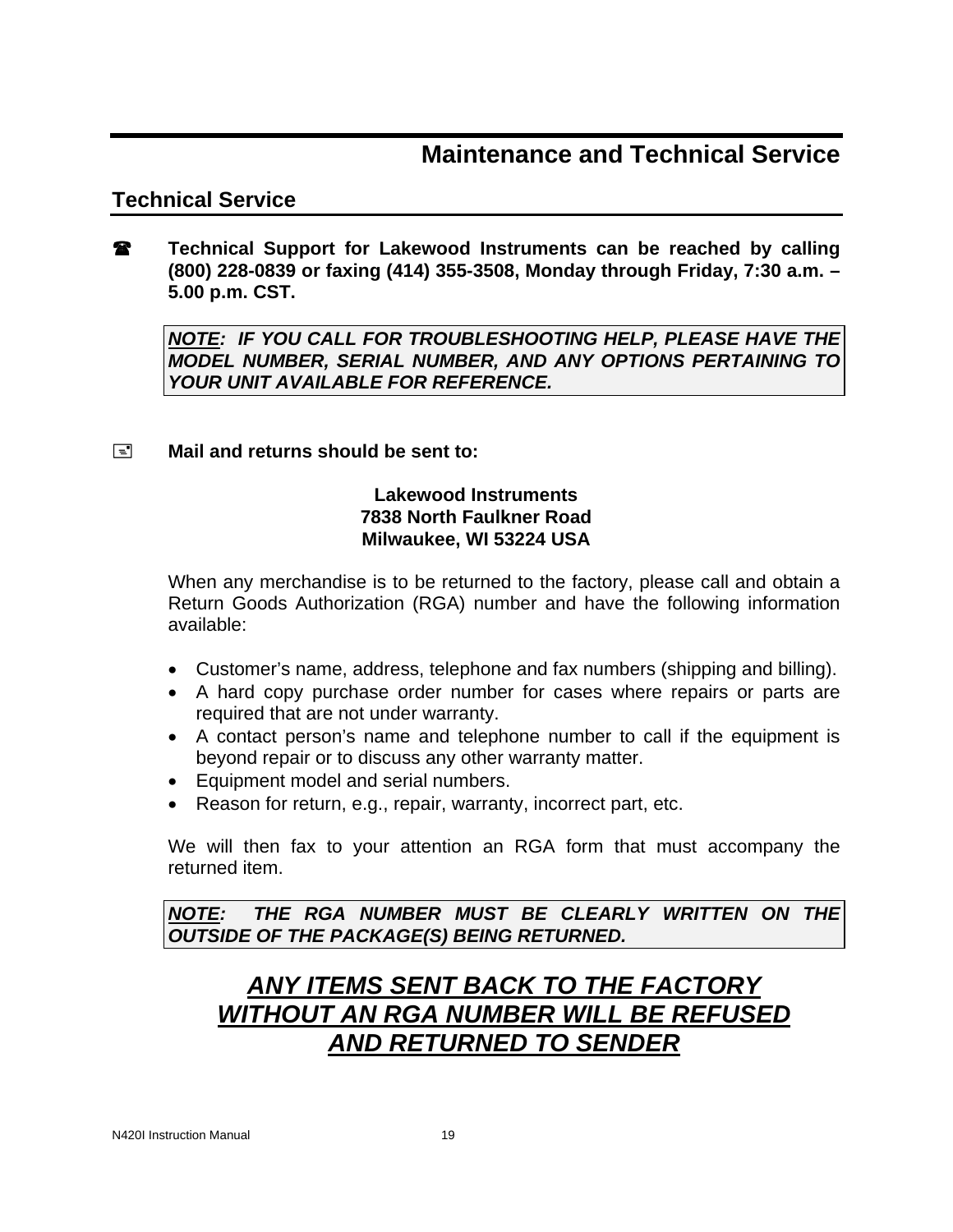## **Troubleshooting**

| <b>PROBLEM</b>             | <b>WHAT THIS MEANS</b>                                                                                                                                                                                                                                                                                 | <b>CORRECTIVE ACTION</b>                                                                                                                                                                                                                                                                                                          |  |  |  |
|----------------------------|--------------------------------------------------------------------------------------------------------------------------------------------------------------------------------------------------------------------------------------------------------------------------------------------------------|-----------------------------------------------------------------------------------------------------------------------------------------------------------------------------------------------------------------------------------------------------------------------------------------------------------------------------------|--|--|--|
| Screen Displays "INPx:     | The 4-20 mA input device is                                                                                                                                                                                                                                                                            | Refer to Alarms under the                                                                                                                                                                                                                                                                                                         |  |  |  |
| <b>LOW ALARM"</b>          | below the low alarm setting.                                                                                                                                                                                                                                                                           | Main Menu in the 2000                                                                                                                                                                                                                                                                                                             |  |  |  |
|                            |                                                                                                                                                                                                                                                                                                        |                                                                                                                                                                                                                                                                                                                                   |  |  |  |
|                            |                                                                                                                                                                                                                                                                                                        |                                                                                                                                                                                                                                                                                                                                   |  |  |  |
| <b>HIGH ALARM"</b>         |                                                                                                                                                                                                                                                                                                        |                                                                                                                                                                                                                                                                                                                                   |  |  |  |
|                            |                                                                                                                                                                                                                                                                                                        |                                                                                                                                                                                                                                                                                                                                   |  |  |  |
| Service light flashes      |                                                                                                                                                                                                                                                                                                        | Install the node.                                                                                                                                                                                                                                                                                                                 |  |  |  |
|                            |                                                                                                                                                                                                                                                                                                        |                                                                                                                                                                                                                                                                                                                                   |  |  |  |
|                            |                                                                                                                                                                                                                                                                                                        |                                                                                                                                                                                                                                                                                                                                   |  |  |  |
|                            | external device                                                                                                                                                                                                                                                                                        |                                                                                                                                                                                                                                                                                                                                   |  |  |  |
|                            | Screen Displays "INPx:<br>The 4-20 mA input device is<br>above the high alarm<br>series controller.<br>setting.<br>Node is not installed<br>Values do not change<br>N420I is not seeing a<br>change in current from the<br>$4mA$ range = 20 mA range<br>the controller.<br>There may be no flow to the |                                                                                                                                                                                                                                                                                                                                   |  |  |  |
|                            |                                                                                                                                                                                                                                                                                                        | series controller.<br>Refer to Alarms under the<br>Main Menu in the 2000<br>The external device may no<br>be provideing loop power.<br>An external 24VDC power<br>supply may be required.<br>Make sure the 4 mA range<br>and 20 mA range values<br>are different and properly<br>configured in the menu of<br>Restore flow to the |  |  |  |
|                            | controller or deadband to<br>controller                                                                                                                                                                                                                                                                |                                                                                                                                                                                                                                                                                                                                   |  |  |  |
|                            |                                                                                                                                                                                                                                                                                                        |                                                                                                                                                                                                                                                                                                                                   |  |  |  |
|                            |                                                                                                                                                                                                                                                                                                        |                                                                                                                                                                                                                                                                                                                                   |  |  |  |
|                            |                                                                                                                                                                                                                                                                                                        |                                                                                                                                                                                                                                                                                                                                   |  |  |  |
| Relay does not activate    |                                                                                                                                                                                                                                                                                                        |                                                                                                                                                                                                                                                                                                                                   |  |  |  |
| when set up for set point. |                                                                                                                                                                                                                                                                                                        |                                                                                                                                                                                                                                                                                                                                   |  |  |  |
|                            | large                                                                                                                                                                                                                                                                                                  | Correct deadband if to                                                                                                                                                                                                                                                                                                            |  |  |  |
|                            |                                                                                                                                                                                                                                                                                                        | large.                                                                                                                                                                                                                                                                                                                            |  |  |  |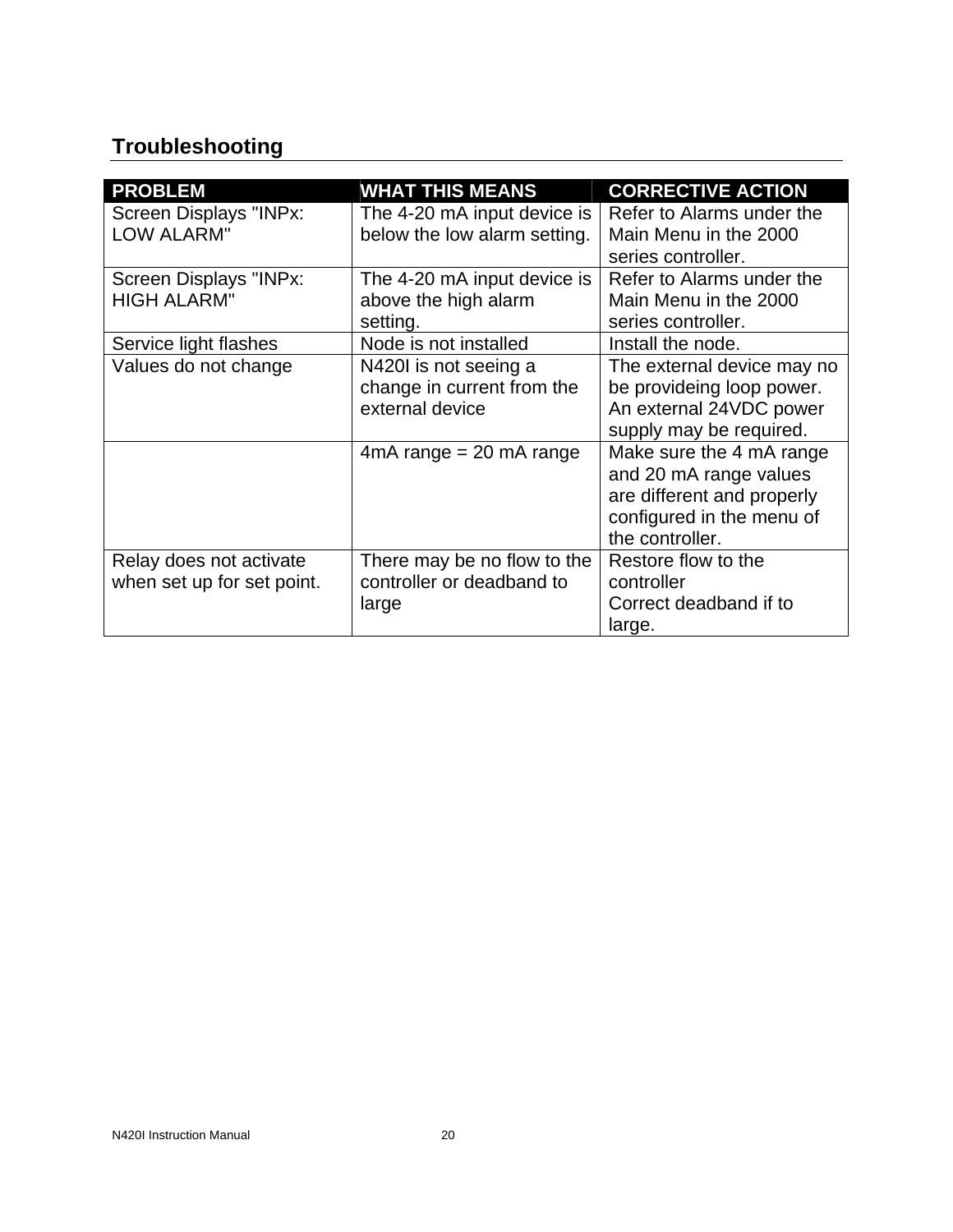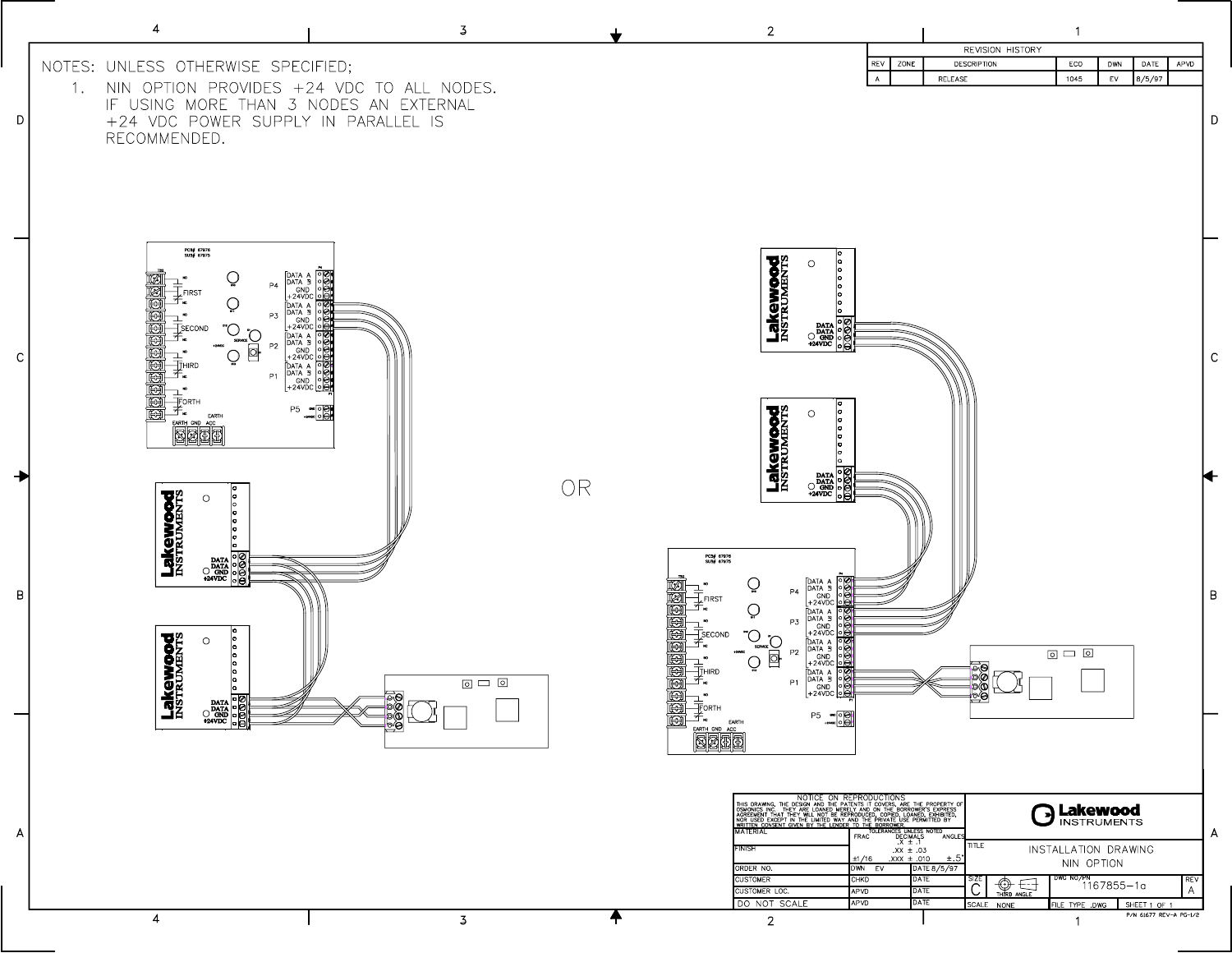|                                                                                                                                                                                                                                      |                                                                                                                                                                                                                                      |                                                                                       |                               | <b>REVISION HISTORY</b> |                    |            |        |      |
|--------------------------------------------------------------------------------------------------------------------------------------------------------------------------------------------------------------------------------------|--------------------------------------------------------------------------------------------------------------------------------------------------------------------------------------------------------------------------------------|---------------------------------------------------------------------------------------|-------------------------------|-------------------------|--------------------|------------|--------|------|
| NOTES: UNLESS OTHERWISE SPECIFIED;                                                                                                                                                                                                   |                                                                                                                                                                                                                                      | REV                                                                                   | <b>DESCRIPTION</b>            |                         | ECO                | <b>DWN</b> | DATE   | APVD |
| 1. DATA TWISTED PAIR SPECIFICATIONS:                                                                                                                                                                                                 |                                                                                                                                                                                                                                      | $\overline{1}$                                                                        | <b>RELEASE</b>                |                         | 0902               | EV         | 8/4/97 |      |
| BELDON 85102, SINGLE TWISTED PAIR, STRANDED 9/29, UNSHIELDED, PLENUM.<br>BELDON 8471, SINGLE TWISTED PAIR, STRANDED 9/29, UNSHIELDED, NONPLENUM.<br>JY ØST) Y 2 X 2 X .8, UL LEVEL IV 22 AWG, TWISTED PAIR, TYPICALLY SOLID AND UNSH |                                                                                                                                                                                                                                      |                                                                                       |                               |                         |                    |            |        |      |
| FOUR WIRE HELICAL TWIST, SOLID, SHIELDED.<br>2. IF SHIELDED CABLE IS USED, THE SHIELD SHOULD BE CONNECTED TO EARTH                                                                                                                   |                                                                                                                                                                                                                                      |                                                                                       |                               |                         |                    |            |        |      |
| GROUND VIA A 470K OHMS, .25 WATT, METAL FILM RESISTOR TO PREVENT<br>STATIC CHARGE BUILD-UP.                                                                                                                                          |                                                                                                                                                                                                                                      |                                                                                       |                               |                         |                    |            |        |      |
| 3. MAXIMUM POWER REQUIREMENT 23 MA @ 24 VDC.                                                                                                                                                                                         |                                                                                                                                                                                                                                      |                                                                                       |                               |                         |                    |            |        |      |
|                                                                                                                                                                                                                                      |                                                                                                                                                                                                                                      |                                                                                       |                               |                         |                    |            |        |      |
|                                                                                                                                                                                                                                      | <b>TOP</b>                                                                                                                                                                                                                           |                                                                                       | <b>TOP</b>                    |                         |                    |            |        |      |
| DEVICE WITH<br><b>INTERNAL</b><br>∘ا⊖                                                                                                                                                                                                | <b>SERVICE</b><br>$\sigma$                                                                                                                                                                                                           | INPUT $1 +$                                                                           | ⊦ ⊖ ∘ <br>σ                   | <b>SERVICE</b>          |                    |            |        |      |
| LOOP<br>•∣⊜∣∘                                                                                                                                                                                                                        | $7 +$                                                                                                                                                                                                                                | INPUT 1                                                                               | $, +$<br>⊮⊜lol                |                         |                    |            |        |      |
| ∣⊚ঁ ু⊡<br>POWER DEVICE<br>⊘∣o                                                                                                                                                                                                        | 2                                                                                                                                                                                                                                    | INPUT $2 +$<br><b>INPUT</b><br>-2<br>$\sim$                                           | טס (⊘י<br>√⊘∣o                |                         |                    |            |        |      |
| ॏॖ <del>ॖ</del>                                                                                                                                                                                                                      | -3                                                                                                                                                                                                                                   | INPUT $3 +$<br>INPUT 3<br>$\sim$                                                      | ∙∣⊘∣०<br>O∣⊙                  | 3                       |                    |            |        |      |
| LOOP POWERED<br>2 WIRE                                                                                                                                                                                                               |                                                                                                                                                                                                                                      | INPUT $4 +$                                                                           | ∘ا@ا∗                         |                         |                    |            |        |      |
| ┿<br><b>TRANSMITTER</b><br>24 VDC<br>$\circ$                                                                                                                                                                                         | IOZ <sub>b</sub> N                                                                                                                                                                                                                   | INPUT 4<br>$\overline{\phantom{a}}$                                                   | ∙l©l∘<br>$\circ$              | IOZ+N                   |                    |            |        |      |
| POWER<br>$\circ$                                                                                                                                                                                                                     |                                                                                                                                                                                                                                      |                                                                                       | $\circ$                       |                         |                    |            |        |      |
| <b>SUPPLY</b><br>$\circ$<br>$\circ$                                                                                                                                                                                                  |                                                                                                                                                                                                                                      |                                                                                       | $\circ$<br>$\circ$            |                         |                    |            |        |      |
|                                                                                                                                                                                                                                      |                                                                                                                                                                                                                                      |                                                                                       |                               |                         |                    |            |        |      |
| <b>BOTTOM</b>                                                                                                                                                                                                                        |                                                                                                                                                                                                                                      |                                                                                       |                               |                         |                    |            |        |      |
|                                                                                                                                                                                                                                      | lo.                                                                                                                                                                                                                                  |                                                                                       |                               |                         |                    |            |        |      |
|                                                                                                                                                                                                                                      | lo<br>$\circ$<br>lo.                                                                                                                                                                                                                 |                                                                                       |                               |                         |                    |            |        |      |
|                                                                                                                                                                                                                                      | lо                                                                                                                                                                                                                                   |                                                                                       |                               |                         |                    |            |        |      |
|                                                                                                                                                                                                                                      | o<br>lo.                                                                                                                                                                                                                             |                                                                                       |                               |                         |                    |            |        |      |
| <b>Lakewood</b>                                                                                                                                                                                                                      | lo.                                                                                                                                                                                                                                  |                                                                                       |                               |                         |                    |            |        |      |
|                                                                                                                                                                                                                                      | lo.<br>∣∘∣⊘                                                                                                                                                                                                                          |                                                                                       |                               |                         |                    |            |        |      |
|                                                                                                                                                                                                                                      | <b>DATA</b><br>$\left[\begin{array}{c c}\n\texttt{DATA} & \circ & \circ \\ \texttt{OND} & \circ & \circ \\ \hline\n\texttt{AND} & \circ & \circ\n\end{array}\right]$                                                                 |                                                                                       | TO NETWORK                    |                         |                    |            |        |      |
|                                                                                                                                                                                                                                      | $+24$ VDC<br>∣∘∣⊖                                                                                                                                                                                                                    |                                                                                       |                               |                         |                    |            |        |      |
|                                                                                                                                                                                                                                      |                                                                                                                                                                                                                                      |                                                                                       |                               |                         |                    |            |        |      |
|                                                                                                                                                                                                                                      |                                                                                                                                                                                                                                      |                                                                                       |                               |                         |                    |            |        |      |
|                                                                                                                                                                                                                                      |                                                                                                                                                                                                                                      |                                                                                       |                               |                         |                    |            |        |      |
|                                                                                                                                                                                                                                      | THIS DRAWING, THE DESIGN ARE PRODUCTIONS<br>OSMONICS INC. THEY ARE LOANED MERELY AND ON THE BROPERTY OF OSMONICS INC. THEY ARE LOANED MERELY AND ON THE BORROWER'S EXPRESS<br>AGREEMENT THAT THEY WILL NOT BE REPRODUCED. COPIED, LO |                                                                                       |                               | $\rightarrow$           | <b>Lakewood</b>    |            |        |      |
|                                                                                                                                                                                                                                      | MATERIAL                                                                                                                                                                                                                             |                                                                                       |                               |                         | <b>INSTRUMENTS</b> |            |        |      |
|                                                                                                                                                                                                                                      | FINISH                                                                                                                                                                                                                               | TOLERANCES UNLESS NOTED<br>C DECIMALS<br>X ± .1<br>FRAC <sup>1</sup><br>$.XX \pm .03$ | <b>ANGLES</b><br><b>TITLE</b> |                         | COMPONENT ASSEMBLY |            |        |      |
|                                                                                                                                                                                                                                      |                                                                                                                                                                                                                                      | ±1/16<br>$XXX \pm .010$                                                               | $\pm .5$                      |                         | WIRING, N420I      |            |        |      |
|                                                                                                                                                                                                                                      | ORDER NO.<br><b>CUSTOMER</b>                                                                                                                                                                                                         | <b>DWN</b><br>EV<br>CHKD                                                              | DATE 8/4/97<br>DATE<br>SIZE   |                         | DWG NO/PN          |            |        | REV  |
|                                                                                                                                                                                                                                      | CUSTOMER LOC.                                                                                                                                                                                                                        | <b>APVD</b>                                                                           | Β<br>DATE                     | $\n \leftarrow七二$       |                    | 1169706-1a |        | A    |
|                                                                                                                                                                                                                                      | DO NOT SCALE                                                                                                                                                                                                                         | <b>APVD</b>                                                                           | DATE                          |                         |                    |            |        |      |

 $\overline{\phantom{a}}$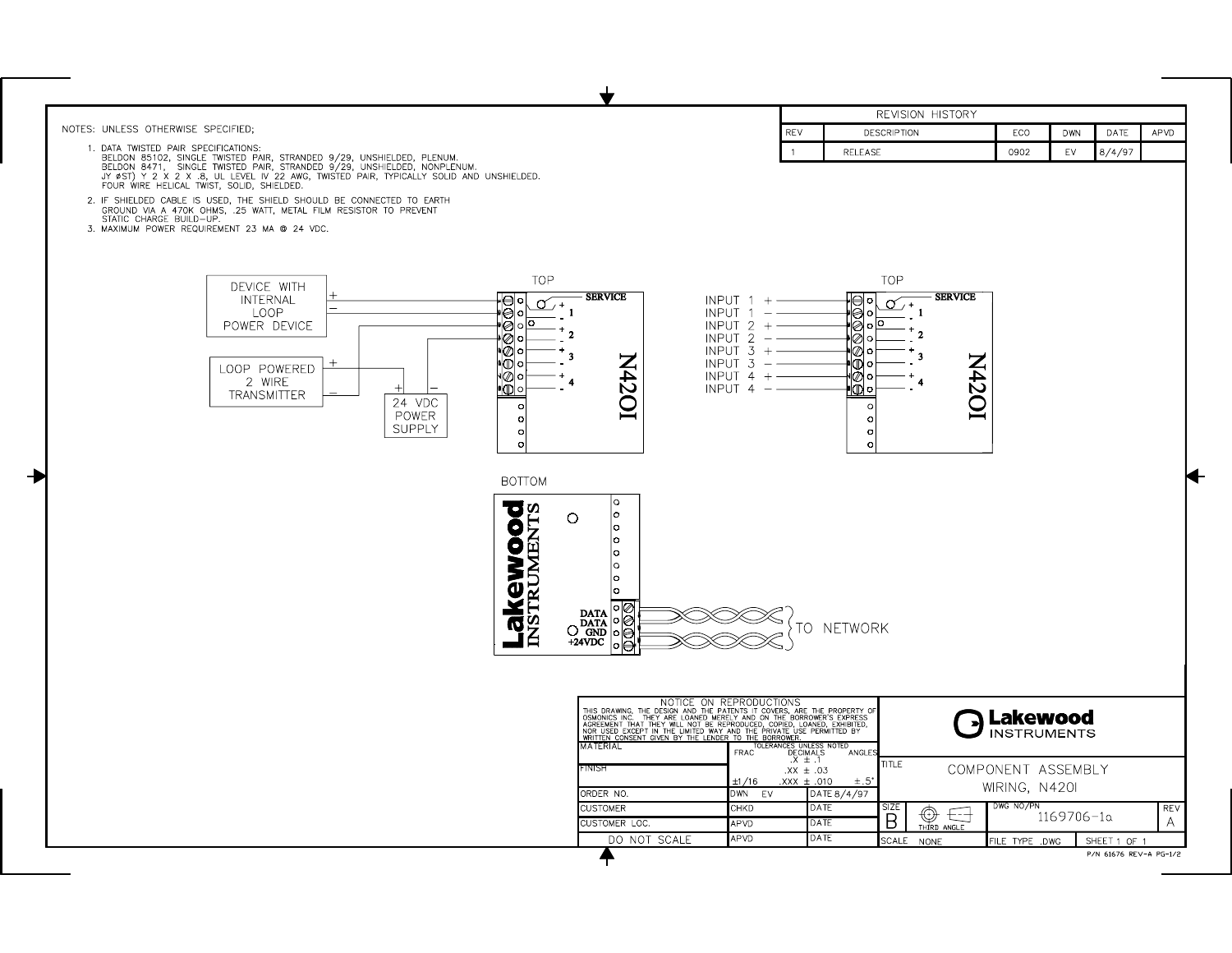© Copyright 1998 Lakewood Instruments, LLC. Printed in USA, P/N 1109980, Rev. 1